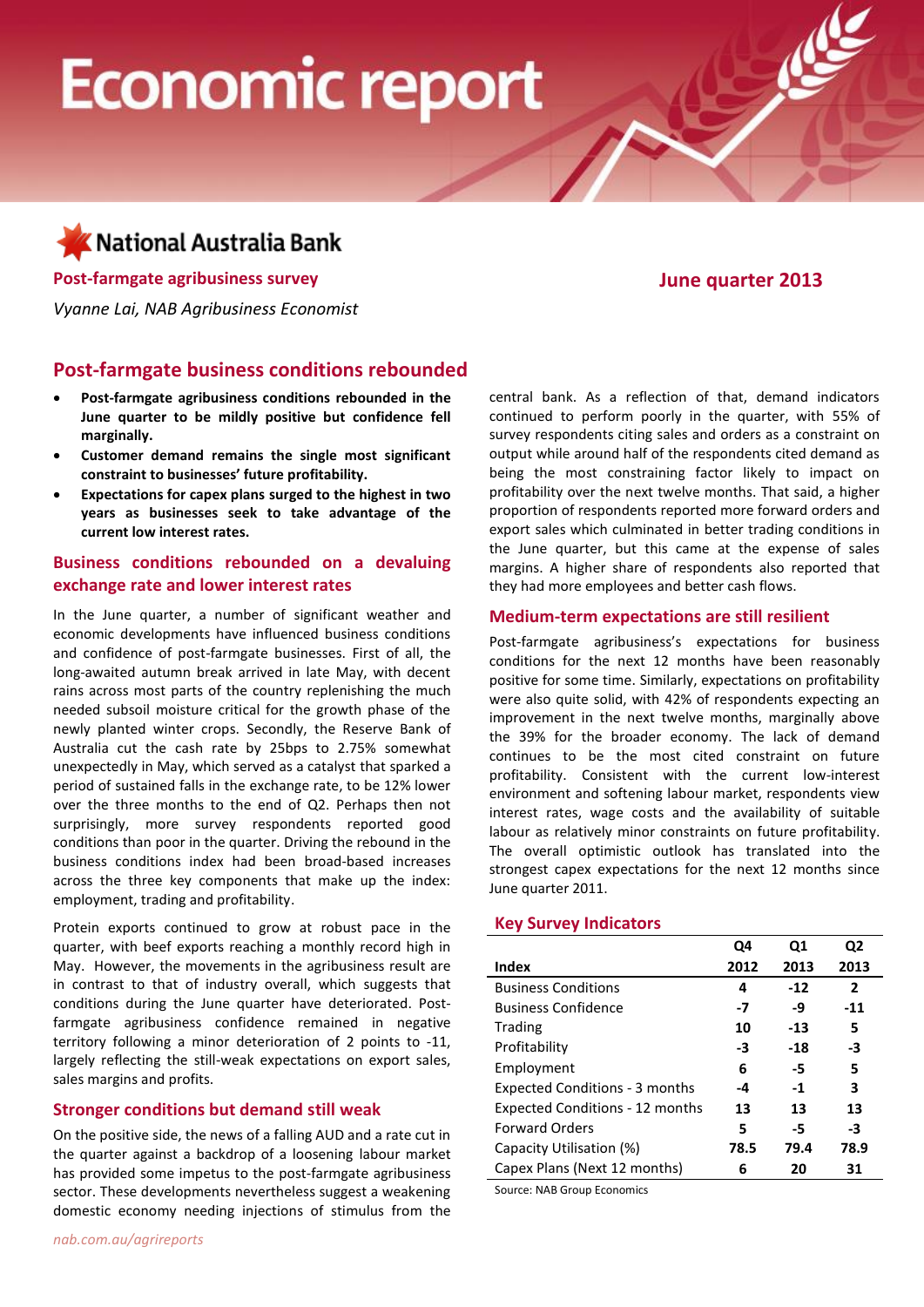#### **Post-farmgate agribusiness conditions exceeded expectations**

After a weak March quarter, the post-farmgate agribusiness conditions index has rebounded to be back in positive territory. While this series continues to exhibit volatile quarter-to-quarter movements, it can be observed that the index has been on a gentle upward underlying trajectory since the recent low in June 2011. According to the survey, 25% of the respondents have cited good or very good conditions, compared to just 17% in the March quarter, and a smaller share citing poor or very poor conditions. The strengthening of the index reflects broad-based improvements in profitability, employment and trading conditions. Trading and profitability conditions have risen remarkably by 18 points and 15 points respectively, with the former now in positive territory while profitability conditions are marginally negative still. Employment conditions have leaped by a somewhat impressive 10 points into positive territory. Strong export demand from emerging economies, accompanied by the 25bps cut in interest rate and the significant falls in AUD have undeniably provided some relief to post-farmgate businesses, especially those which are export-reliant.



Source: NAB Group Economics

#### **Post-farmgate employment increased in line with better trading conditions**

Post-farmgate agribusiness employment conditions have defied expectations to be effectively positive in the June quarter. The survey results showed that on balance, there are more respondents reporting an increase in hiring in the quarter compared to those which reduced their staff numbers. Against the current backdrop of slower employment and wage growth, there should be less competition for labour faced by post-farmgate businesses, especially if more casual workers are needed to meet seasonal spikes in demand. This is also consistent with this quarter's result of better trading conditions (more forward orders and export sales) which could have spurred some businesses to increase the hire of temporary workers. In contrast, businesses as a whole continued to experience a gradual decline in employment conditions, as weak domestic activity levels in many sectors are forcing employers to reduce head counts. The three-month employment outlook for both agribusiness and total business remains cautious, with 65% and 68% of employers respectively intending to keep their headcounts unchanged.

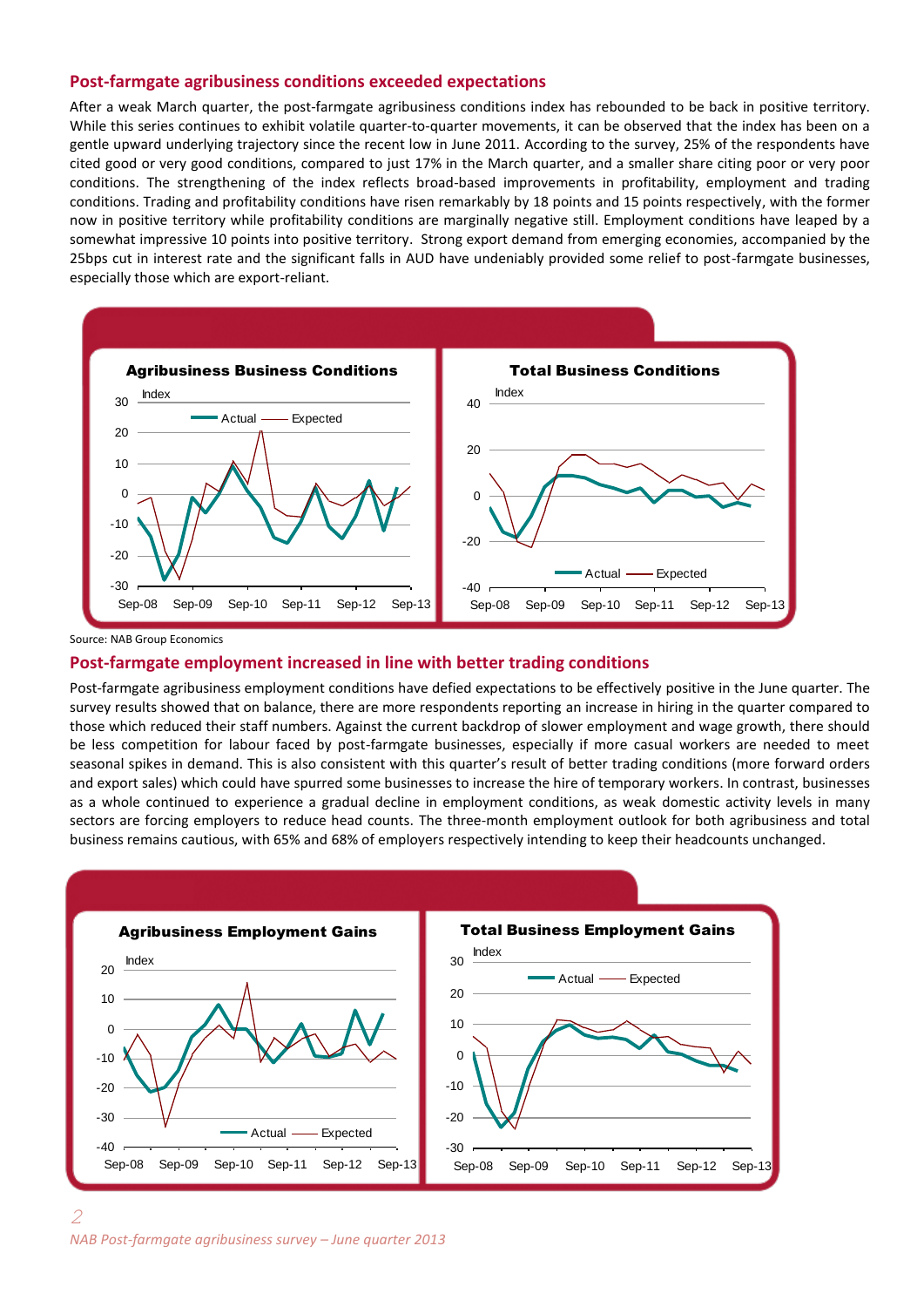#### Source: NAB Group Economics

#### **Capacity utilisation tracked lower as inventory building slowed**

Capacity utilisation of post-farmgate businesses moved marginally lower in the June quarter to 78.9 %, but remains above its five-year average of 78.3%. This suggests that the inventory building phase undertaken by post-farmgate businesses in the last quarter has slowed, as stock levels in the quarter increased. The capacity utilisation within post-farmgate businesses is rising at a time when capacity utilisation of total businesses is faltering gradually as a result of weaker domestic activity. The relatively resilient readings of agribusiness capacity utilisation suggest that this sector is perhaps better shielded from the cyclical factors affecting other parts of the economy at present, with the sustained strength in agricultural exports providing some offsetting support. The increasing trend in capacity utilisation also favours capacity expansion in the medium-term, as indicated by this quarter's strong result for capex expectations for the next 12 months.



Source: NAB Group Economics

#### **Trading conditions picked up on strong export performance which resulted in better cash flows**

Trading conditions within post-farmgate businesses improved markedly in the quarter to be back in positive territory at +5, broadly in line with expectations made a quarter ahead. Domestic sales and export volumes of livestock and dairy were strong in the quarter, but they were largely driven by reduced prices of these products, resulting in poorer margins. Nonetheless, larger trading volumes have boosted cash flows of businesses, with 86% of respondents indicating that cash flows are satisfactory, good or very good, relative to only 71% in the March quarter. The steady slide in the AUD in late May to early July has also provided further impetus to trading conditions through enhanced export sales, while customer confidence was a detractor to overall trading conditions overall in the quarter.





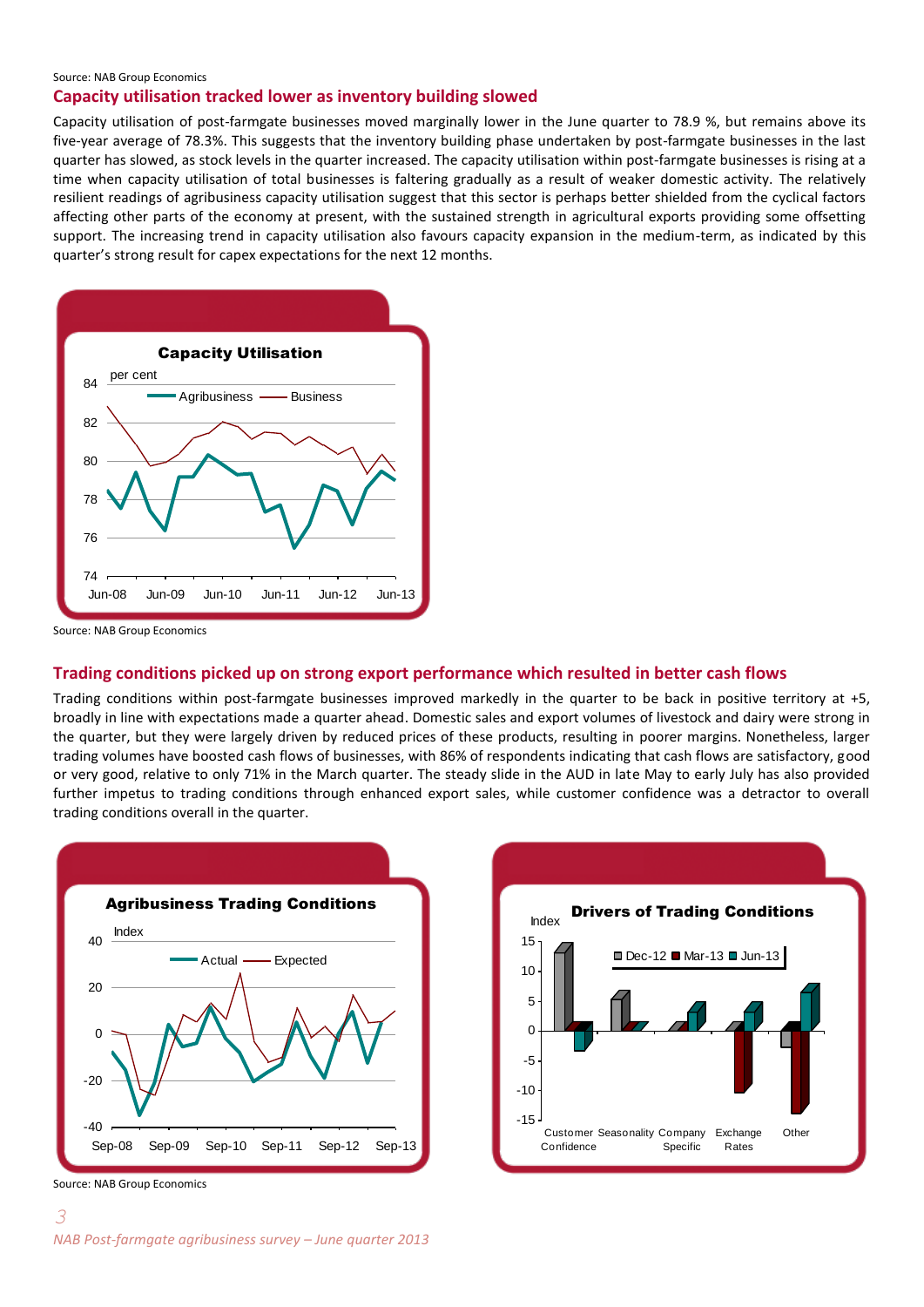#### **Stocks higher after a period of inventory building**

The stock levels index rose marginally in the June quarter to +3 on higher forward orders, export sales and some degree of restocking activity carried out in the previous quarter. According to the survey results, 27% of respondents reported an increase in stock levels during the quarter relative to 22% reporting a reduction. This corresponded to a higher capacity utilisation rate during the March quarter. When asked about future stock levels, respondents expect overall lower levels in the September quarter with destocking carried out by a higher share of businesses.



Source: NAB Group Economics

#### **Export sales improved marginally in the June quarter**

During the June quarter, the export sales index rose marginally to the neutral point of 0 after three successive quarters of negative readings. Exports of proteins, dairy, animal feed and horticulture products gained further traction from a significantly weakened AUD, which fell about 12% over the quarter. According to the survey results, an equal percentage of 22% of survey respondents reported either an increase or reduction in export sales. When asked about the quarter ahead, expectations by survey respondents were at their most optimistic since December 2011 at +21, possibly reassured by a more favourable exchange rate outlook.





Source: NAB Group Economics, RBA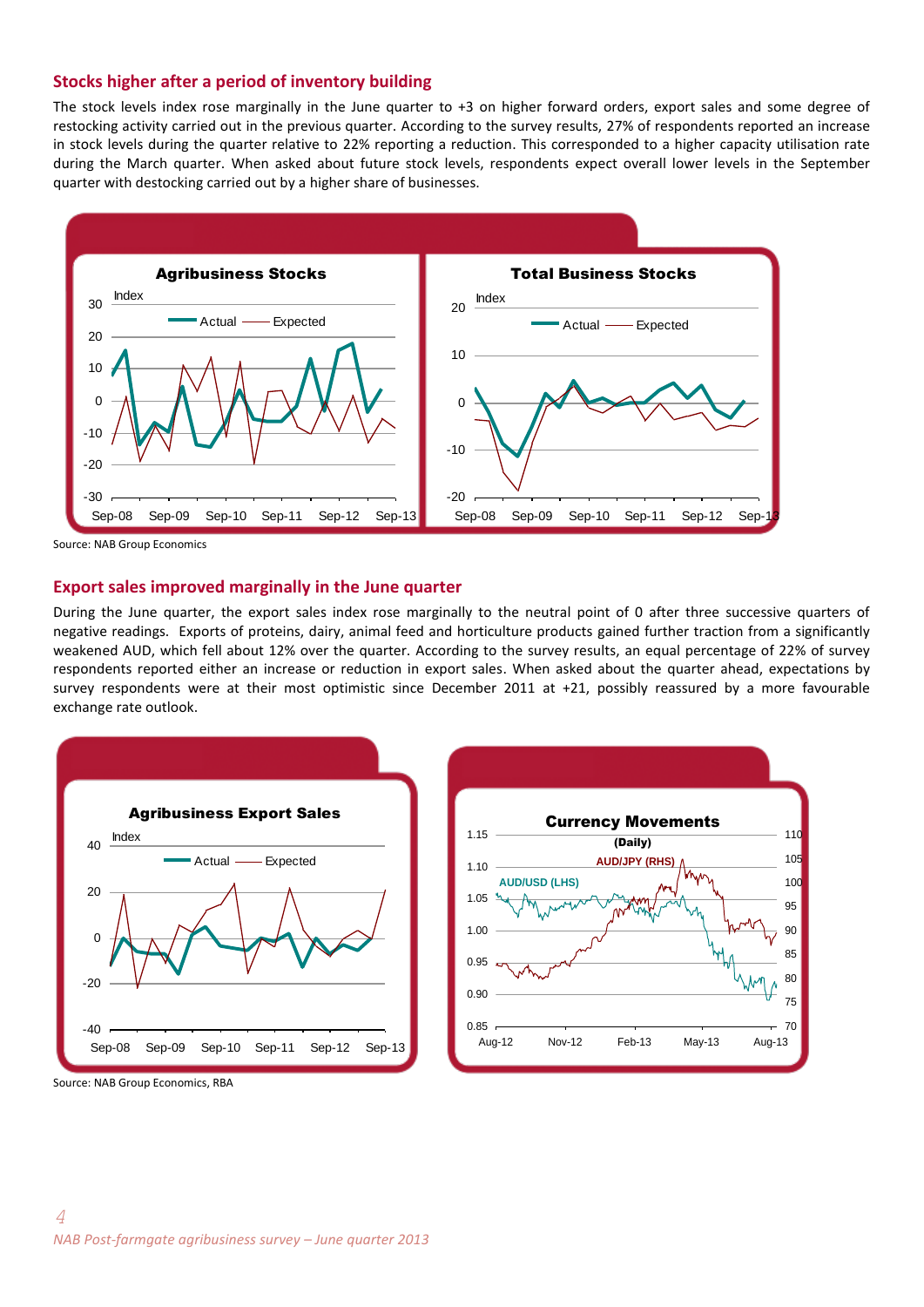#### **Forward orders improved in the June quarter**

In line with better export performance, forward orders from the customers of agribusinesses picked up in the quarter, albeit falling short of expectations, with the index rising by 2 points to -3 points. A tight seasonal supply during the winter months for some of the major commodities such as wool and livestock, supported by more competitive pricing of these products have prompted some downstream and export customers to lock in orders as production catches up. According to the survey results, a smaller share of 21% of respondents reported lower forward orders compared to last quarter's 30%. Survey respondents were seemingly more upbeat about the September quarter, with the expectations index at +5 points.



Source: NAB Group Economics

#### **Profitability remained subdued, expectations for September quarter surged**

The profitability index rose sharply in the June quarter but continued to be mired in negative territory at -3 points (up from -18), with the lack of demand persisting to be the most constraining factor on post-farmgate businesses' profitability. Surveyed firms were relatively less concerned about wage costs, government policies and other concerns. Consistent with historically low borrowing rates as well the welcomed moderation in the exchange rate, on average survey respondents no longer viewed these two indicators as significant constraints as they used to be. In the June quarter, 31% of respondents reported poor to very poor profitability while 27% reported good to very good profitability. For the quarter ahead, survey respondents were notably more optimistic, with the expectations index at +9 points.





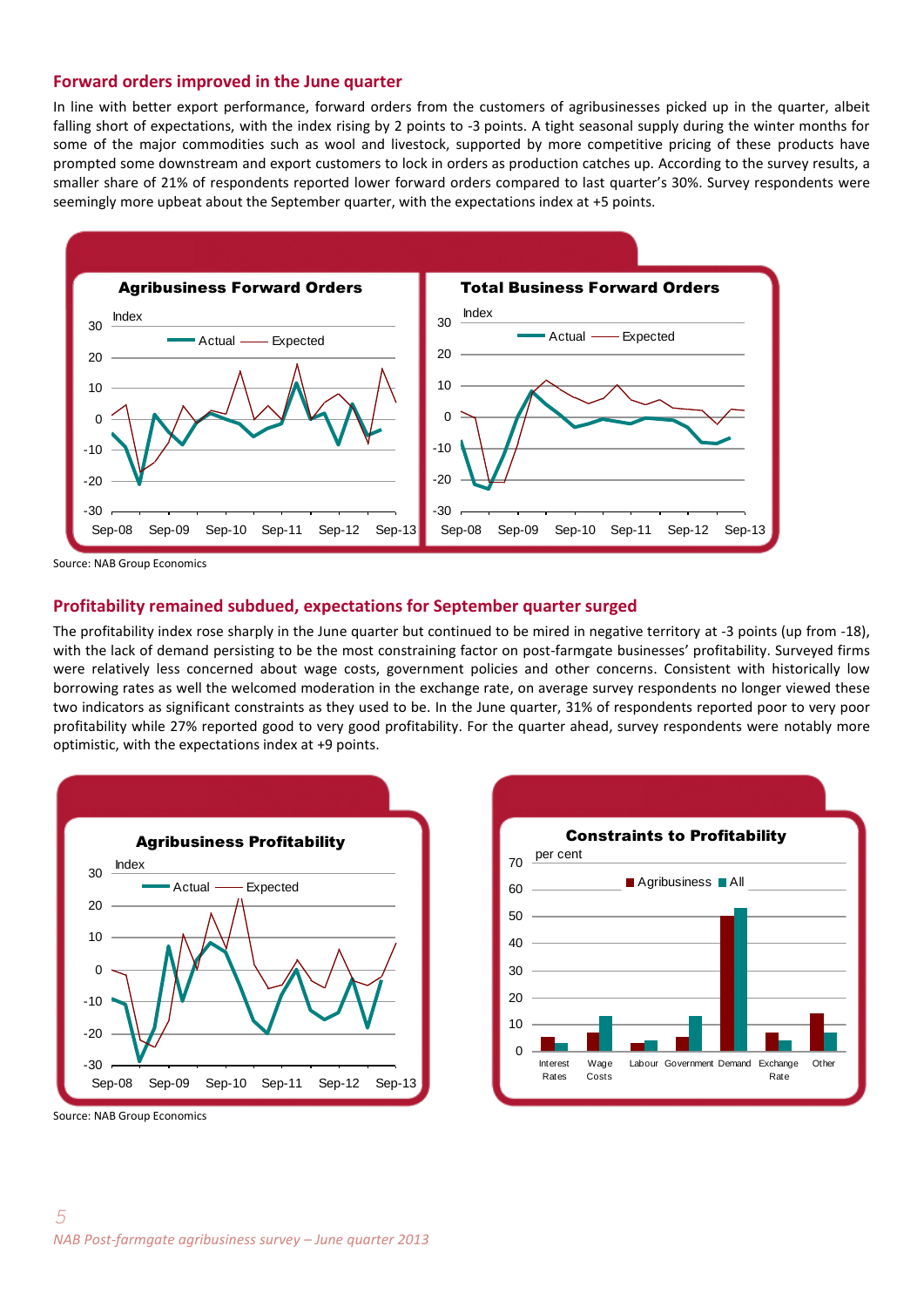#### **Sales margins conditions took a battering in the June quarter**

Sales margins conditions plummeted in the June quarter to record the lowest index in more than four years, with lower prices of products and higher labour costs significantly outweighing the marginal moderation in purchase costs. According to the survey results, only 12% of respondents reported an increase in sales margins compared to 34% reporting a fall. However, due to the more competitive pricing, trading volumes in the quarter have increased so the overall cash flow picture is looking healthier than what the sales margins index indicates.





Source: NAB Group Economics

#### **Long-term expectations unchanged but capex plans jumped**

Medium-term expectations for business conditions within the post-farmgate agribusiness sector were largely unchanged in the June quarter at +13 points, consistent with the index of total businesses. In contrast to the stable outlook for business conditions, the index for expected capital expenditure over the next twelve months maintained its momentum from the previous two quarters to surge to the highest level in two years at +31. A number of factors could have contributed to this: increasing export demand for chilled and frozen meats and dairy etc. has increasingly taken up spare capacity in processing facilities. A softer outlook for interest rates (NAB is forecasting another rate cut by the Reserve Bank in November) also served to buoy the confidence of businesses that they are likely to be able to borrow at lower costs for the purposes of facility upgrades.





Source: NAB Group Economics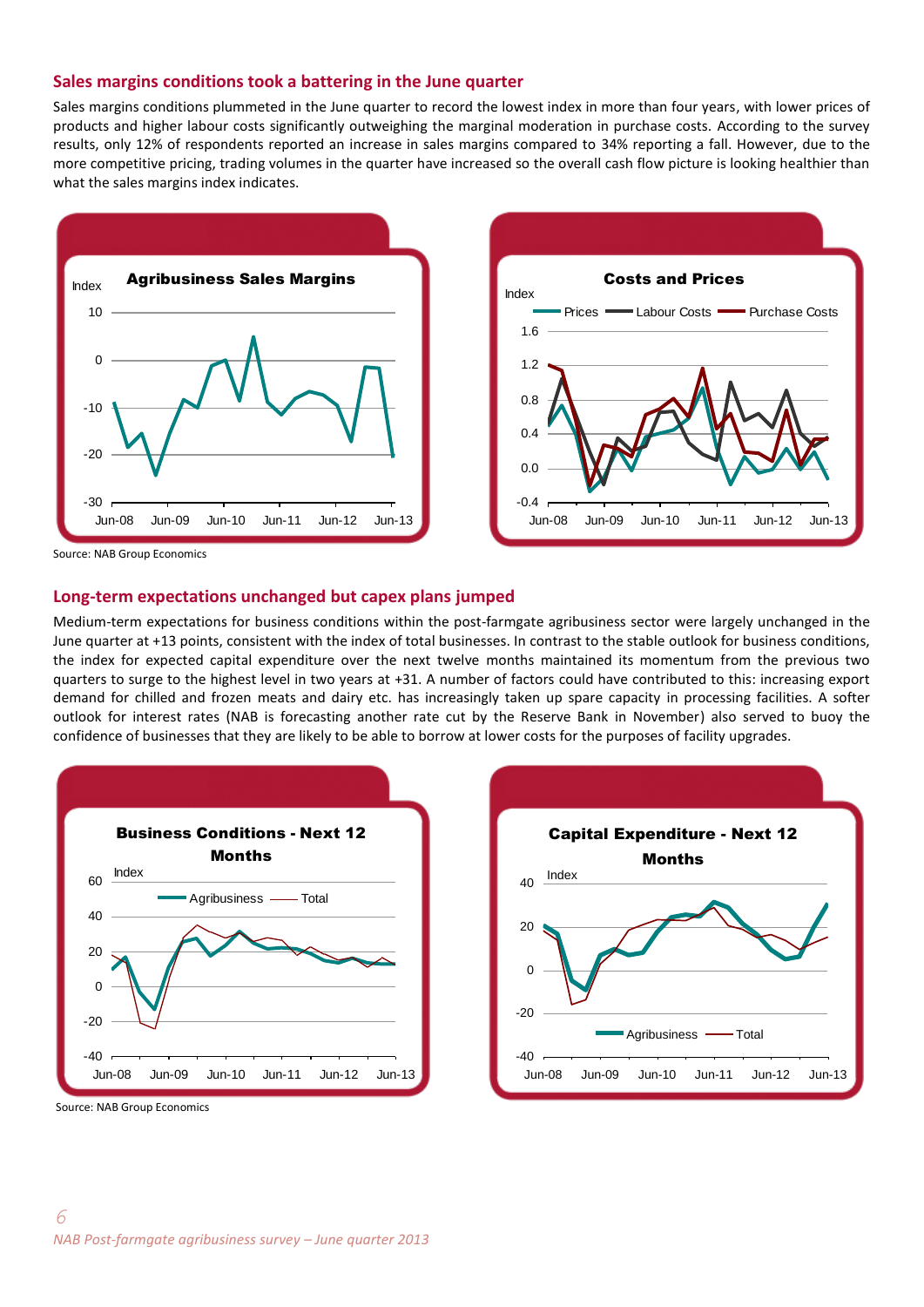#### **Agribusiness confidence in commodities and other supplies**

Post-farmgate agribusiness confidence in crops has improved, on balance, over the June quarter. Of all crops, wheat was the strongest performer to have risen by 12.5 points from the neutral point of 0 last quarter, supported by strong domestic prices as a result of a tight inventory of old crops while new winter crops have only been just planted a few months back. The confidence index for sugar tracked sideways in the quarter at overwhelmingly pessimistic levels, possibly reflecting the stubbornly low levels of sugar prices, which have witnessed steady declines from December last year to June 2013. The wine confidence index remained unchanged at the neutral point but has improved from over the last two years as the wine glut slowly alleviates.



\*Includes fruit, vegetables, fodder Source: NAB Group Economics

Post-farmgate agribusiness confidence in animal proteins was the standout in the June quarter, with sheepmeat recording the largest increase of 11 points to +21, followed closely by beef with an increase of 10 points to +10. Dairy also recorded an improvement to be at the neutral point of 0, while the confidence index for poultry was the only exception to have fallen by 12.5 points to the neutral level.

In the quarter, strong demand for Australian lamb and beef exports by China and the Middle East has undoubtedly helped to lift prices and sentiment, accentuated further by a seasonally tight demand for these products during winter months. Strong global prices for dairy commodities, which surged to a record high in April, would likely to have contributed to the uptick in processors' confidence level as well. Confidence in poultry has been weighed down by sustained high levels of feed costs which have been propped up by the tight supply of old grain crops at the moment while the supply of new crops has yet to come to fruition.



Source: NAB Group Economics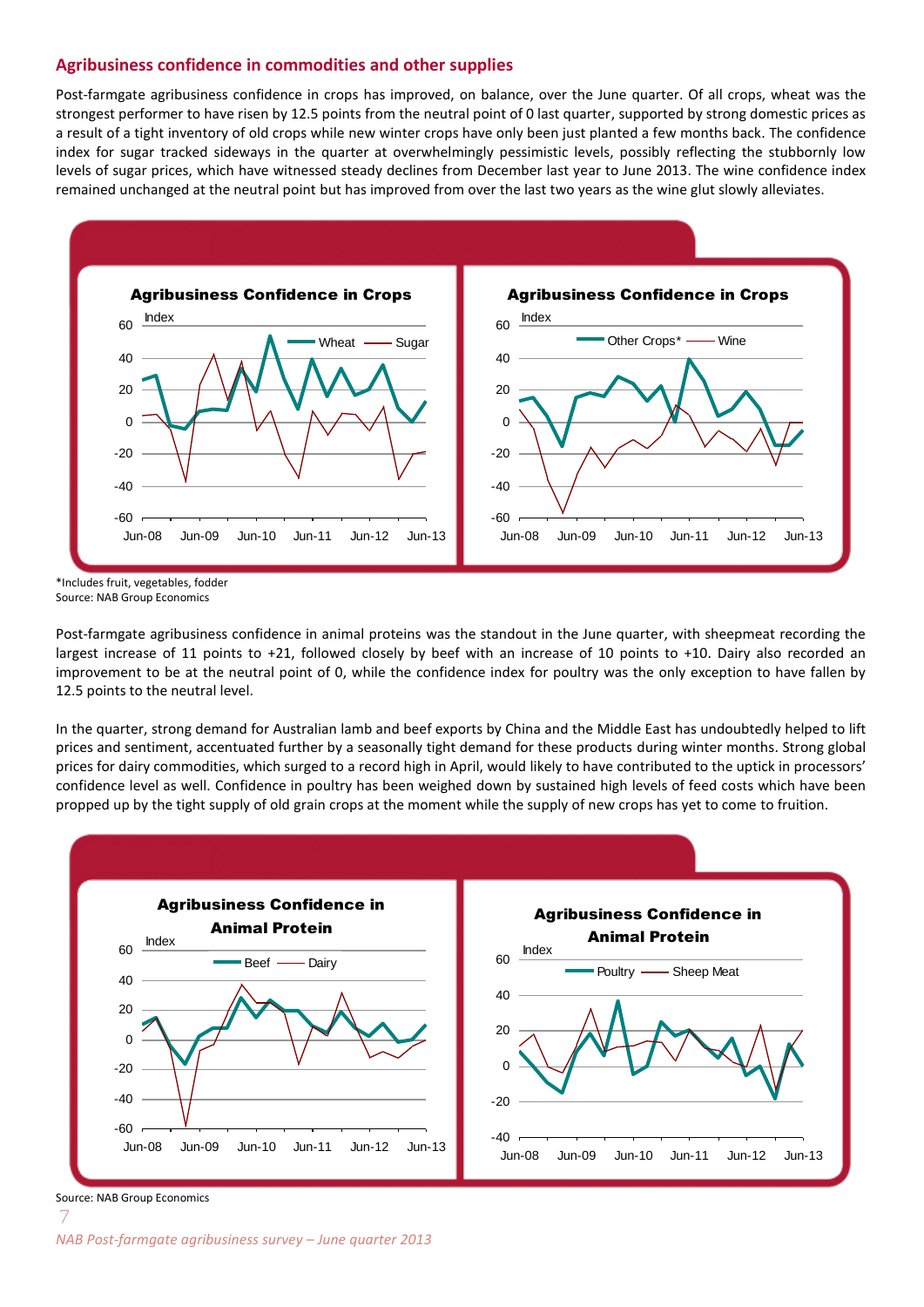Confidence in fibres was broadly higher in the quarter, with indices for cotton and wool both entrenched firmly in positive territory. The index for cotton rose by 11 points to +25, likely to be attributable to the resilience in cotton prices from increased export demand from major global buyers and weaker new crop prospects in the US due to persistent drought conditions in the largest growing state of Texas. Meanwhile, the index for confidence in wool is largely unchanged at +15, with support likely to have stemmed from the significant devaluation of the AUD in the quarter, despite recent lacklustre price performance.

Agribusiness confidence in farm input was mixed in the quarter, with the fall in confidence for farm equipment partly offset by a rise in confidence in chemicals. The sustained low prices for fertilisers due to excess global supply has translated into manageable input costs for farm chemicals, propping confidence in farm chemicals above the neutral point since March quarter 2010. Confidence in farm equipment has been fluctuating around the neutral mark for the last year, suggesting that the earlier perceived affordability advantage from a high exchange rate has waned somewhat from a prolonged period of AUD strength.





Source: NAB Group Economics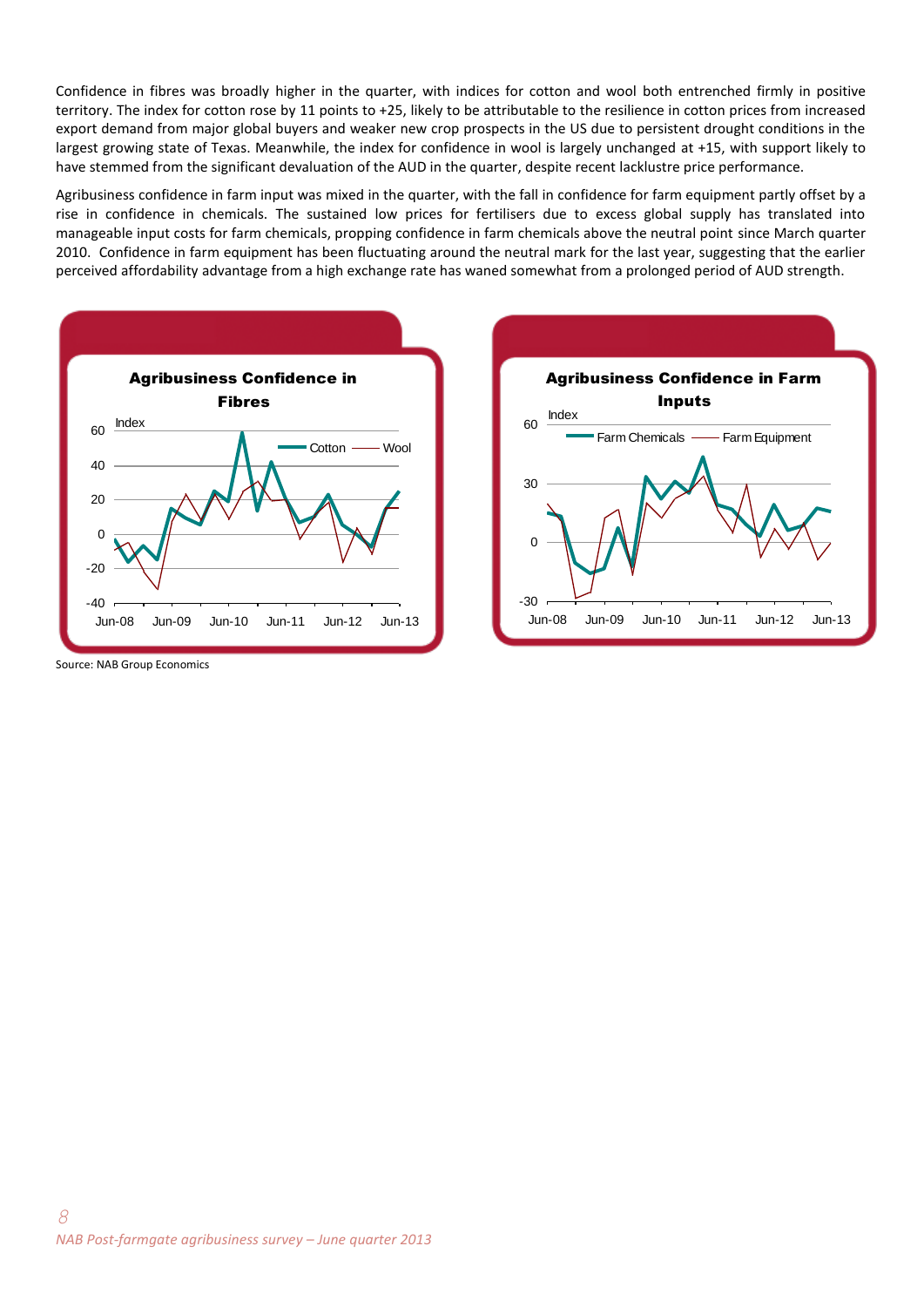For more information about this report please contact:

Vyanne Lai, NAB Agribusiness Economist. Phone: 03 8634 0198 Email: Vyanne.Lai@NAB.com.au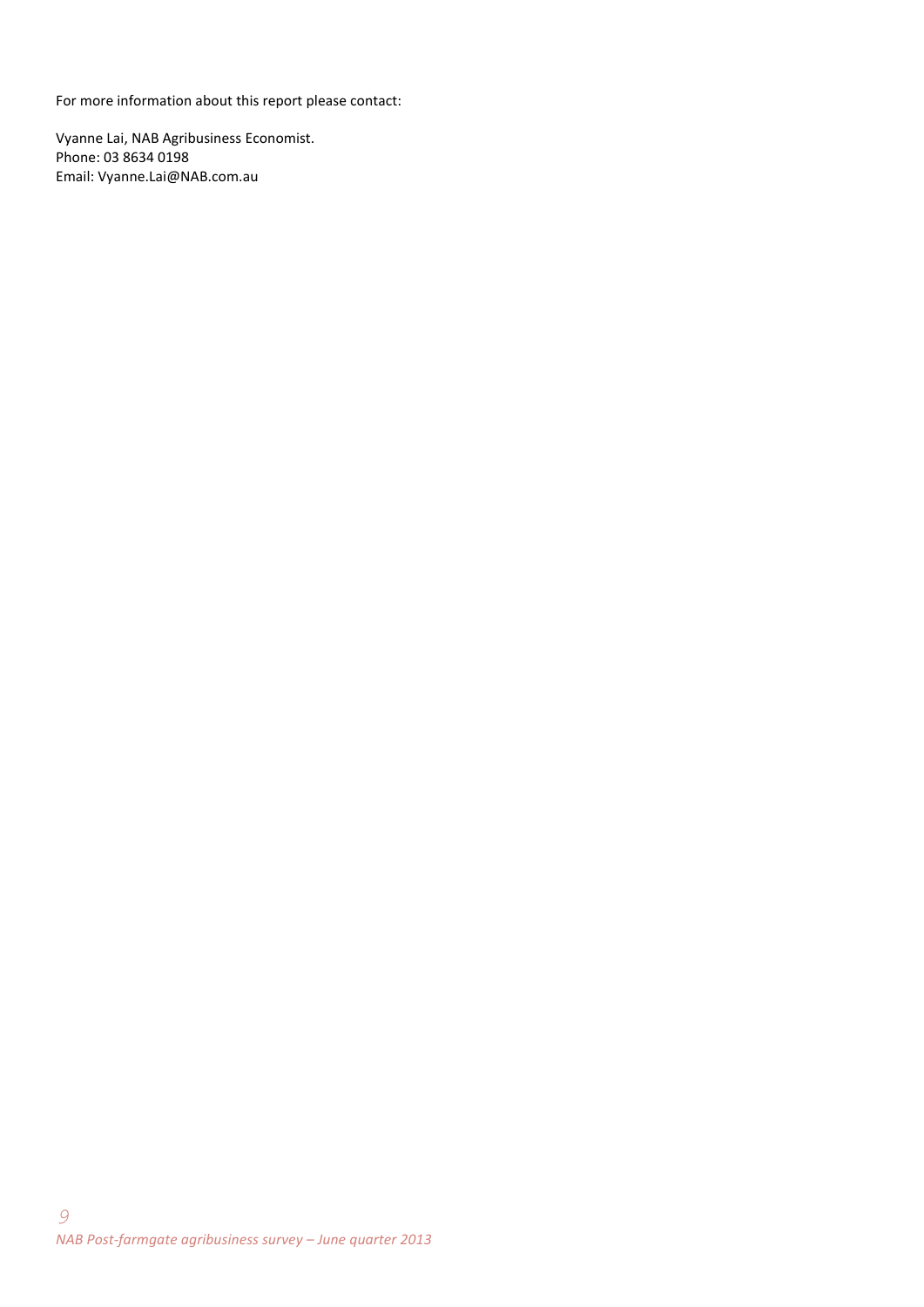## **Macroeconomic, Industry & Markets Research**

| <b>Australia</b>                                   |                                              |                    |
|----------------------------------------------------|----------------------------------------------|--------------------|
| Alan Oster                                         | Group Chief Economist                        | $+(613) 8634 2927$ |
| Jacqui Brand                                       | <b>Personal Assistant</b>                    | $+(613)86342181$   |
|                                                    |                                              |                    |
| Rob Brooker                                        | Head of Australian Economics & Commodities   | $+(613) 8634 1663$ |
| Alexandra Knight                                   | Economist - Australia                        | $+(613)$ 9208 8035 |
| Vyanne Lai                                         | Economist - Agribusiness                     | $+(613)86340198$   |
| Dean Pearson                                       | Head of Industry Analysis                    | $+(613)86342331$   |
| <b>Gerard Burg</b>                                 | Economist - Industry Analysis                | $+(613)86342788$   |
| Robert De Lure                                     | Economist - Property                         | $+(613)86344611$   |
| <b>Brien McDonald</b>                              | Economist - Industry Analysis & Risk Metrics | $+(613)86343837$   |
| Tom Taylor                                         | <b>Head of International Economics</b>       | $+(613) 8634 1883$ |
| John Sharma                                        | Economist - Country Risk                     | $+(613)86344514$   |
| James Glenn                                        | Economist - International                    | $+(613)$ 9208 5049 |
| <b>Tony Kelly</b>                                  | Economist - International                    | +(613) 9208 8129   |
|                                                    |                                              |                    |
| <b>Global Markets Research - Wholesale Banking</b> |                                              |                    |
| Peter Jolly                                        | <b>Head of Markets Research</b>              | $+(612)$ 9237 1406 |
| Robert Henderson                                   | Chief Economist Markets - Australia          | $+(612)$ 9237 1836 |
| Spiros Papadopoulos                                | Senior Economist - Markets                   | $+(613)86410978$   |
| David de Garis                                     | Senior Economist - Markets                   | $+(613)86413045$   |
| <b>New Zealand</b>                                 |                                              |                    |
| <b>Tony Alexander</b>                              | Chief Economist - BNZ                        | $+(644)$ 474 6744  |
| <b>Stephen Toplis</b>                              | Head of Market Economics - BNZ               | $+(644)$ 474 6905  |
| Craig Ebert                                        | Market Economist - BNZ                       | $+(644)$ 474 6799  |
| Doug Steel                                         | Market Economist - BNZ                       | $+(644)$ 474 6799  |
| London                                             |                                              |                    |
| Tom Vosa                                           | Head of Market Economics - Europe            | +(44 20) 7710 1573 |
|                                                    |                                              |                    |

|            | <b>Foreign Exchange</b> | <b>Fixed Interest/Derivatives</b> |  |
|------------|-------------------------|-----------------------------------|--|
| Sydney     | +800 9295 1100          | $+(612)$ 9295 1166                |  |
| Melbourne  | +800 842 3301           | $+(613)$ 9277 3321                |  |
| Wellington | +800 64 642 222         | +800 64 644 464                   |  |
| London     | +800 747 4615           | +(44 20) 7796 4761                |  |
| New York   | +1 800 125 602          | +1877 377 5480                    |  |
| Singapore  | $+(65)$ 338 0019        | $+(65)$ 338 1789                  |  |